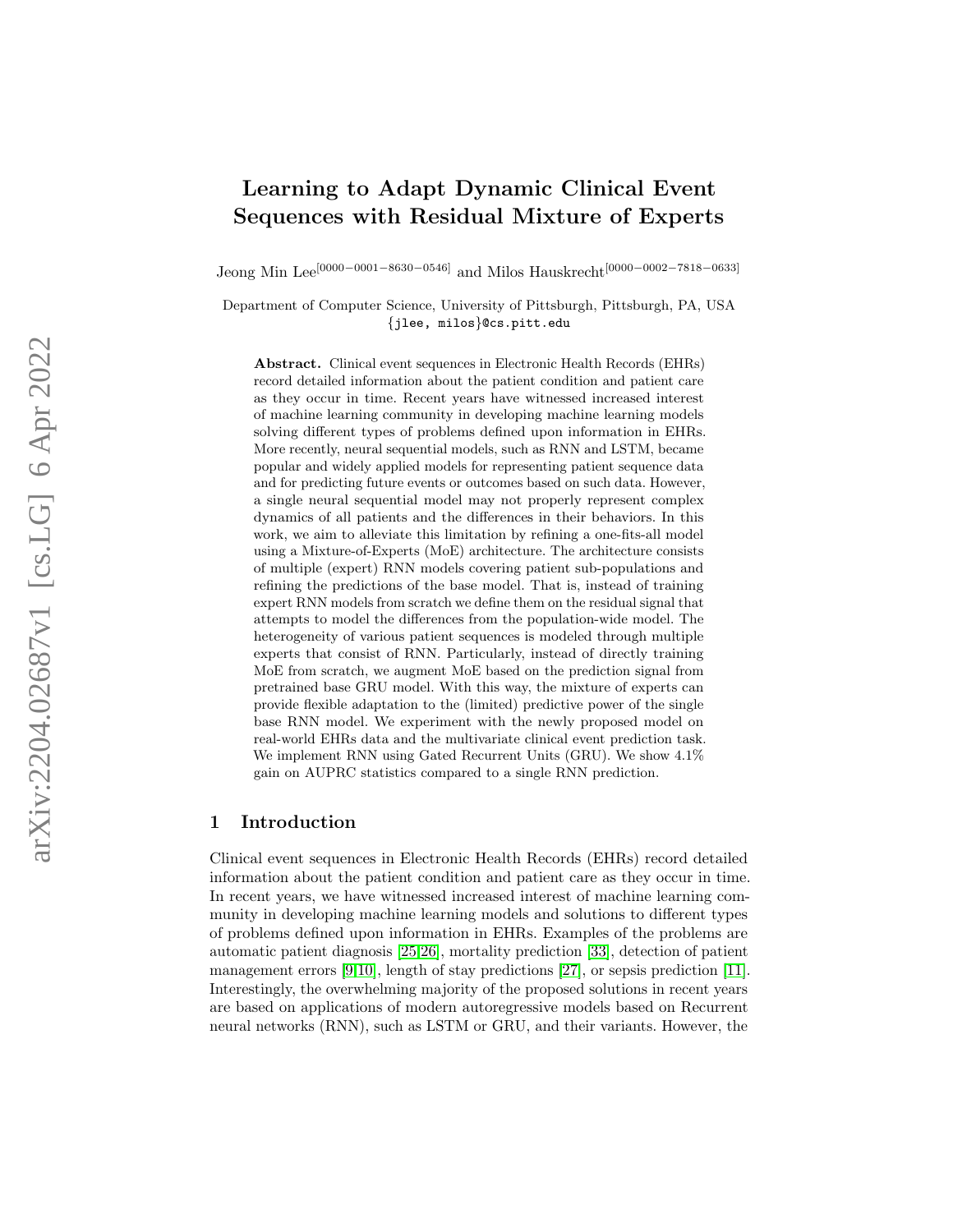problem with many of these works is that they aim to learn one autoregressive model to fit all patients and their records. This may limit the ability of the models to represent well the dynamics of heterogeneous patient subpopulations their trends, and outcomes.

The goal of this paper is to study ways of enhancing the one-fits-all RNN model solution with additional RNN models to better fit the differences in patient behaviors and patient subpopulations. We study this solution in the context of multivariate event prediction problem where our goal is to predict, as accurately as possible, the future occurrence of a wide range of events recorded in EHRs. Such a prediction task can be used for defining general predictive patient state representation that can be used, for example, to define similarity among patients or for predicting patient outcomes.

To represent different patient subpopulations and their behaviors we explore and experiment with the mixture of experts architecture [\[14\]](#page-9-6). However, instead of training multiple RNN models from scratch, we first train the all-population model and train the mixture on the residual signals, such that the models augment the output of the all population model. Hence we name our model Residual Mixture of Experts (R-MoE). The rationale for such a design is that residual subpopulation models may be much simpler and hence easier to learn. Moreover, this design simplifies the subpopulation model switching, that is, more subpopulation models can be used to make predictions for the same patient at different times.

R-MoE aims to provide flexible adaptation to the (limited) predictive power of the population model. We demonstrate the effectiveness of R-MoE on the multivariate clinical sequence prediction task for real-world patient data from MIMIC-3 Database [\[15\]](#page-9-7). The experiments with R-MoE model show 4.1% gain on AUPRC compared to a single GRU-based prediction. For the reproducibility, the code, trained models, and data processing scripts are available on this link: <https://github.com/leej35/residual-moe>

# 2 Related Work

Subpopulation and Adaptive Models. The goal of the adaptive models is to address the drift of distribution in data. In clinical and biomedical research areas, this is a particularly important issue due to the heterogeneity of overall patient population and its subpopulations. For instance, when a model that is trained on the overall patient population is used for a target patient that belongs to a certain subpopulation, there is no guarantee that the model would perform well.

One traditional approach used to address the problem is to divide (cluster) the patients into subgroups using a small set of patients' characteristics (features) and train many different subpopulation models for these groups. The subpopulation model for the target patient is chosen by matching the corresponding group features [\[12](#page-9-8)[,13\]](#page-9-9). Another related approach is to flexibly identify the subpopulation group that closely matches the target patient through similarity measures and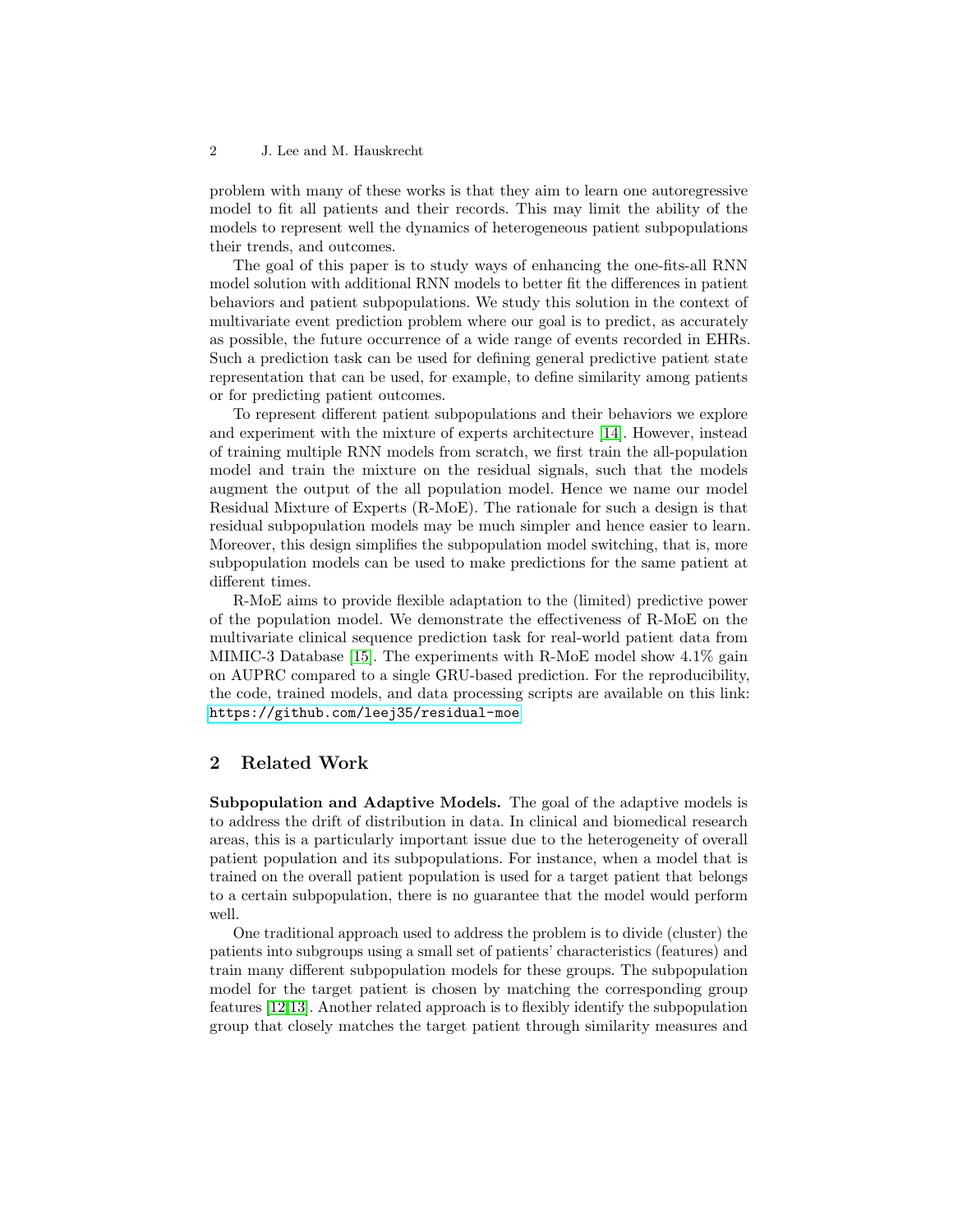build the subpopulation model for the target patient from this patient group [\[7](#page-8-0)[,32\]](#page-10-1). An alternative way is to adapt the parameters of the population models to fit the target patient. In the NLP area, non-parametric memory components are used to build adaptive models that sequentially update the model's parameters [\[8,](#page-9-10)[17\]](#page-9-11). In the clinical domain, simpler residual models that learn the difference (residuals) between the predictions made by population models and the desired outcomes are learned for continuous-valued clinical time series and achieve better forecasting performance [\[24\]](#page-9-12).

Neural Clinical Sequence Models. Neural-based models have become more popular in recent years for modeling clinical sequence data. Especially, they have advantages such as flexibility in modeling latent structures and capability in learning complex patient state dynamics. More specifically, word embedding methods (e.g., CBOW, Skip-gram) are used to obtain compact representation of clinical concepts [\[3](#page-8-1)[,6\]](#page-8-2) and predictive patient state representations [\[5\]](#page-8-3). For autoregressive clinical sequence modeling, neural temporal models (e.g., RNN, GRU) and attention mechanism are used to learn patient state dynamics [\[18,](#page-9-13)[22\]](#page-9-14), predict future states progression [\[20\]](#page-9-15), and predict clinical variables such as diagnosis codes [\[25,](#page-9-0)[26\]](#page-9-1), readmission of chronic diseases [\[28\]](#page-9-16), medication prescriptions [\[1\]](#page-8-4), ICU mortality risk [\[33\]](#page-10-0), disease progression of diabetes and mental health [\[30\]](#page-9-17), and multivariate future clinical event occurrences [\[19,](#page-9-18)[21,](#page-9-19)[23\]](#page-9-20).

# 3 Methodology

# <span id="page-2-0"></span>3.1 Neural Event Sequence Prediction

In this work, our goal is to predict the occurrences and non-occurrences of future clinical (target) events  $y'_{t+1}$  for a patient given the patient's past clinical event occurrences  $H_t$ . Specifically, we assume that the patient's clinical event history is in a sequence of multivariate input event vectors  $H_t = \{y_1, \ldots, y_t\}$  where each vector  $y_i$  is a binary  $\{0,1\}$  vector, one dimension per an event type. The input vectors are of dimension  $|E|$  where E are different event types in clinical sequences. The target vector is of dimension  $|E'|$ , where  $E' \subset E$  are events we are interested in predicting. We aim to build a predictive model  $\delta$  that can predict  $\hat{y}'_{t+1}$  at any time t given the history  $H_t$ .

One way to build  $\delta$  is to use neural sequence models such as RNN and LSTM. In this work, we use Gated Recurrent Units (GRU) [\[2\]](#page-8-5) to build a base prediction model  $\delta_{base}$  with input embedding matrix  $W_{emb} \in \mathbb{R}^{|E| \times \epsilon}$ , output projection matrix  $\mathbf{W}_o \in \mathbb{R}^{d \times |E'|\}$ , bias vector  $\mathbf{b}_o \in \mathbb{R}^{|E'|}\$ , and a sigmoid (logit) activation function  $\sigma$ . At any time step t, we update hidden state  $h_t$  and predict target events in next time step  $\hat{\mathbf{y}}'_{t+1}$ :

$$
\boldsymbol{v}_t = \boldsymbol{W}_{emb} \cdot \boldsymbol{y}_t \qquad \boldsymbol{h}_t = \text{GRU}(\boldsymbol{h}_{t-1}, \boldsymbol{v}_t) \qquad \hat{\boldsymbol{y}}'_{t+1} = \sigma(\boldsymbol{W}_o \cdot \boldsymbol{h}_t + \boldsymbol{b}_o)
$$

All parameters of  $\delta_{base}$  ( $W_{emb}$ ,  $W_o$ ,  $b_o$  and GRU) are learned through stochastic gradient descent (SGD) algorithm with the binary cross entropy loss function.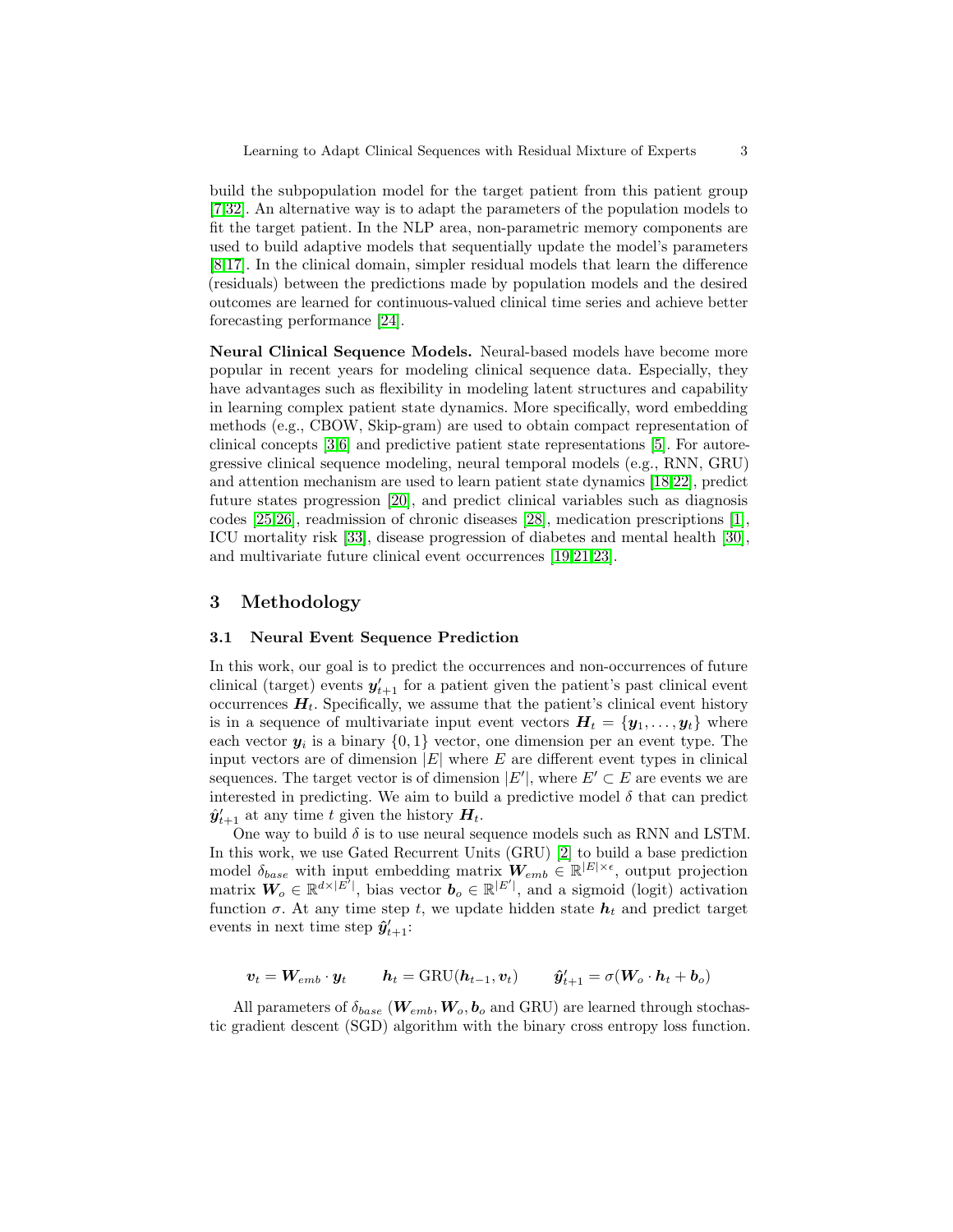<span id="page-3-0"></span>

Fig. 1: Architecture of R-MoE model. First we train base model  $\delta_{base}$ . Then, we fix parameters of  $\delta_{base}$  and train parameters of Mixture-of-Experts consists of Experts network and Gating network with the combined prediction of  $\delta_{base}$  and the MoE. With this way, MoE can learn to adapt the residual of  $\delta_{base}$ .

This GRU-based neural sequence model has a number of benefits for modeling complex high-dimensional clinical event time-series: First, we can obtain a compact real-valued representation of high-dimensional binary input vector  $\boldsymbol{y}$  through low-dimensional embedding with  $W_{emb}$ . Second, we can model complex dynamics of patient state sequences through GRU which can model non-linearities of the sequences. Third, complex input-output associations of the patient state sequences can be learned through a flexible SGD-based end-to-end learning framework.

Nonetheless, the neural approach cannot address one important peculiarity of the patient state sequence: the heterogeneity of patient sequences across patient populations. Typically, clinical event sequences in EHRs are generated from a pool of diverse patients where each patient has different types of clinical complications, medication regimes, or observed sequence dynamics. While the average behavior of clinical event sequences can be captured well by a single neural sequence model, the model may fail to represent the detailed dynamics of heterogeneous clinical event sequences for individual patients.

# 3.2 Residual Mixture-of-Experts

In this work, we address the heterogeneity issue of the neural sequence model by specializing it with a novel learning mechanism based on Mixture-of-Experts (MoE) architecture. The dynamics of heterogeneous patient state sequences can be modeled through a number of experts; each consists of GRU which is capable of modeling non-linearities and temporal dependencies. Particularly, in this work, instead of simply replacing the GRU model  $\delta_{base}$  with MoE, we augment  $\delta_{base}$ with MoE. The key idea is to specialize the Mixture-of-Experts to learn the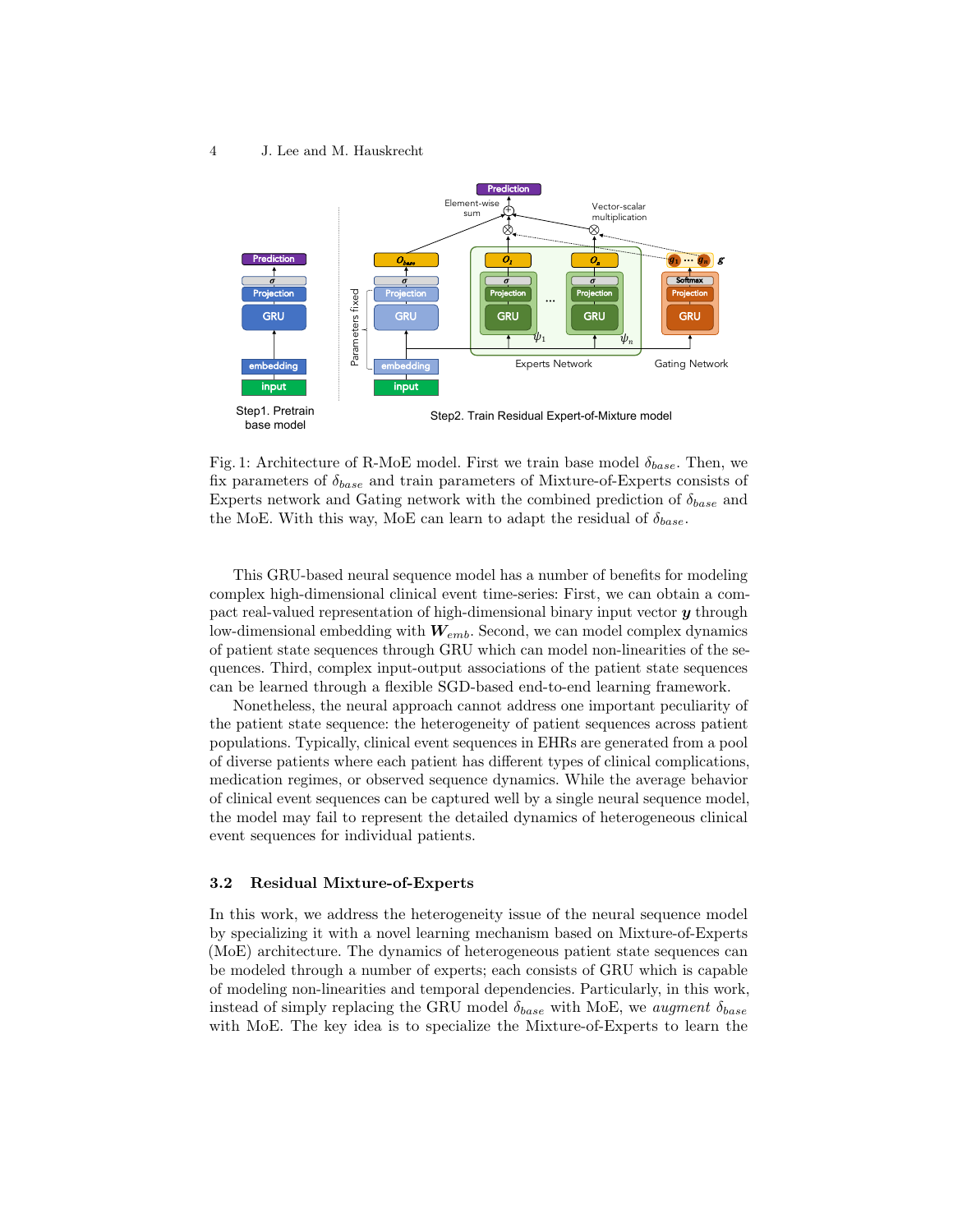residual that  $\delta_{base}$  cannot capture. As shown in Figure [1,](#page-3-0) the proposed model R-MoE consists of  $\delta_{base}$  module and Mixture-of-Experts module.

The Mixture-of-Experts module consists of n experts  $\psi_1, \ldots, \psi_n$  and a gating network G which outputs a *n*-dimensional vector  $g$ . The output  $o_{\text{moe}}$  of the MoE module can be written as follows:

<span id="page-4-0"></span>
$$
\boldsymbol{o}_{moe} = \sum_{i=1}^{n} \boldsymbol{g}_{[i]}(\boldsymbol{v}_t) \cdot \psi_i(\boldsymbol{v}_t)
$$
(1)

Each expert  $\psi_i$  consists of GRU with its hidden state dimension  $d'$ , output projection matrix  $W_o^i \in \mathbb{R}^{d' \times |E'|}$ , and a bias vector  $b_o^i \in \mathbb{R}^{|E'|}$ . Given an input in low-dimensional representation  $v_t$ , an expert  $\psi_i$  outputs  $o^i$ :

$$
\boldsymbol{h}_t^i = \text{GRU}^i(\boldsymbol{h}_{t-1}^i, \boldsymbol{v}_t) \qquad \boldsymbol{o}^i = \sigma(\boldsymbol{W}_o^i \cdot \boldsymbol{h}_t^i + \boldsymbol{b}_o^i) \qquad i \in 1, \dots, n
$$

The gating network G have the same input and a similar architecture, except that its output  $g$ 's dimension is n and it is through  $Softmax$  function.  $g_{[i]}$  in Eq. [1](#page-4-0) represents i value in the vector  $g$ .

$$
\boldsymbol{h}^g_t = \text{GRU}^g(\boldsymbol{h}^g_{t-1}, \boldsymbol{v}_t) \qquad \boldsymbol{g} = \text{Softmax}(\boldsymbol{W}^g_{o} \cdot \boldsymbol{h}^g_{t} + \boldsymbol{b}^g_{o})
$$

The final prediction  $\hat{\mathbf{y}}'_{t+1}$  is generated by summing outputs of the two modules  $\boldsymbol{o}_{base} = \delta_{base}(\boldsymbol{H}_t)$  and  $\boldsymbol{o}_{moe}$ :

<span id="page-4-1"></span>
$$
\hat{\boldsymbol{y}}_{t+1}^{\prime} = \boldsymbol{o}_{base} + \boldsymbol{o}_{moe}
$$
 (2)

To properly specialize the Mixture-of-Experts on the residual, we train the two modules as follows: First, we train  $\delta_{base}$  module, and parameters of  $\delta_{base}$ are fixed after the train. Then, we train R-MoE module with the binary cross entropy loss computed with the final prediction in Eq. [2.](#page-4-1) With this way, R-MoE can learn to adapt the residual, which the base GRU cannot properly model. R-MoE provides flexible adaptation to the (limited) predictive power of the base GRU model.

## 4 Experimental Evaluation

In this section, we evaluate the performance of R-MoE model on the real-world EHRs data in MIMIC-3 Database [\[15\]](#page-9-7) and compare it with alternative baselines.

#### <span id="page-4-2"></span>4.1 Experiment Setup

Clinical Sequence Generation. From MIMIC-3 database, we extract 5137 patients using the following criteria: (1) length of stay of the admission is between 48 and 480 hours, (2) patient's age at admission is between 18 and 99, and (3) clinical records are stored in Meta Vision system, one of the systems used to create MIMIC-3. We split all patients into train and test sets using 80:20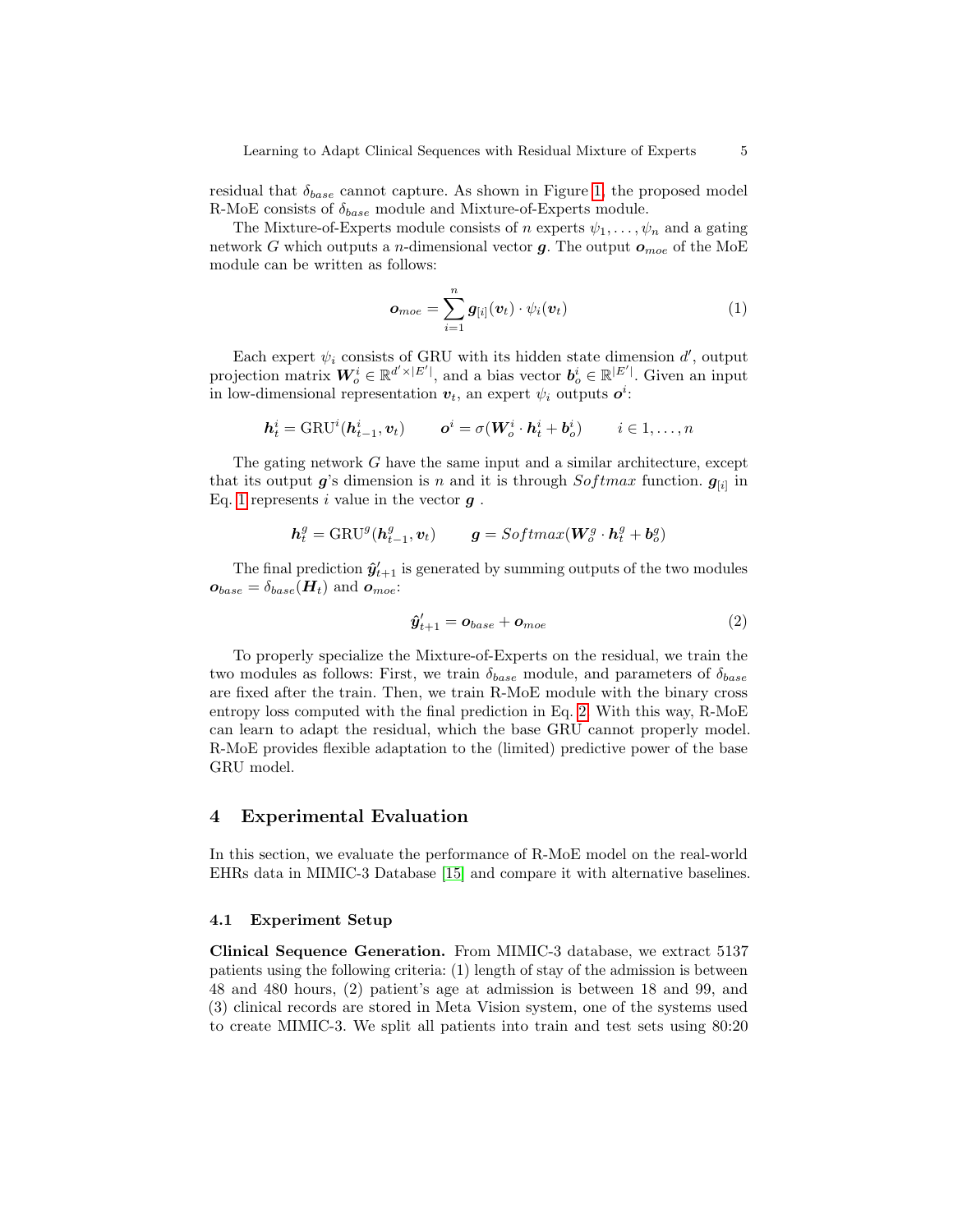split ratio. From the extracted records, we generate multivariate clinical event time series with a sliding-window method. We segment all patient event time series with a time-window  $W=24$ . All events that occurred in a time-window are aggregated into a binary vector  $y_i \in \{0,1\}^{|E|}$  where i denotes a time-step of the window and  $E$  is a set of event types. At any point of time  $t$ , a sequence of vectors created from previous time-windows  $y_1, \ldots, y_{t-1}$  defines an (input) sequence. A vector representing target events in the next time-window defines the prediction target  $y'_t$ . In our work, a set of target events  $E'$  that we are interested in predicting is a subset of input event  $E$ .

Feature Extraction. For our study, we use clinical events in medication administration, lab results, procedures, and physiological results categories in MIMIC-3 database. For the first three categories, we remove events that were observed in less than 500 different patients. For physiological events, we select 16 important event types with the help of a critical care physician. Lab test results and physiological measurements with continuous values are discretized to high, normal, and low values based on normal ranges compiled by clinical experts. In terms of prediction target events  $E'$ , we only consider and represent events corresponding to occurrences of such events, and we do not predict their normal or abnormal values. This process results in 65 medications, 44 procedures, 155 lab tests, and 84 physiological events as prediction targets for the total target vector size of 348. The input vectors are of size 449.

Baseline Models. We compare R-MoE with multiple baseline models that are able to predict events for multivariate clinical event time-series given their previous history. The baselines are:

- Base GRU model (GRU): GRU-based event time-series modeling de-scribed in Section [3.1.](#page-2-0)  $(\lambda=1e-05)$
- REverse-Time AttenTioN (RETAIN): RETAIN is a representative work on using attention mechanism to summarize clinical event sequences, proposed by Choi et al. [\[4\]](#page-8-6). It uses two attention mechanisms to comprehend the history of GRU-based hidden states in reverse-time order. For multi-label output, we use a sigmoid function at the output layer.  $(\lambda=1e^{-0.5})$
- Logistic regression based on Convolutional Neural Network (CNN): This model uses CNN to build predictive features summarizing the event history of patients. Following Nguyen et al. [\[29\]](#page-9-21), we implement this CNN-based model with a 1-dimensional convolution kernel followed by ReLU activation and max-pooling operation. To give more flexibility to the convolution operation, we use multiple kernels with different sizes (2,4,8) and features from these kernels are merged at a fully-connected (FC) layer.  $(\lambda=1e-05)$
- Logistic Regression based on the Full history  $(LR)$ : This model aggregates all event occurrences from the complete past event sequence and represents them as a binary vector. The vector is then projected to the prediction with an FC layer followed by an element-wise sigmoid function.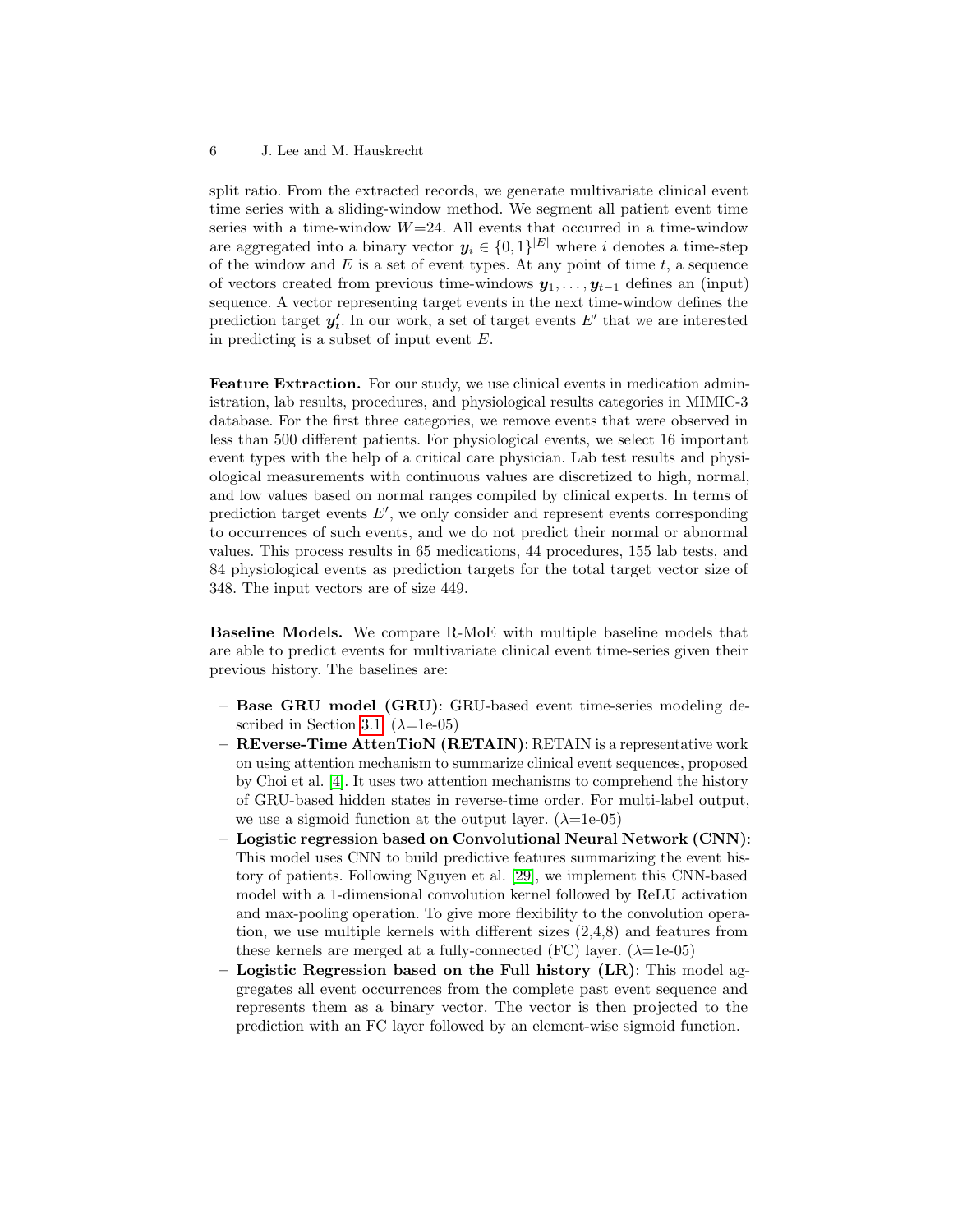**Model Parameters.** We use embedding dimension  $\epsilon$ =64, hidden state dimension  $d=512$  for base GRU model and RETAIN. Hidden states dimension  $d'$  for each GRU in R-MoE is determined by the internal cross-validation set (range: 32, 64, 128, 256, 512). The number of experts for R-MoE is also determined by internal cross-validation set (range:1, 5, 10, 20, 50, 100). For the SGD optimizer, we use Adam [\[16\]](#page-9-22). For learning rate of GRU, RETAIN, CNN, and LR we use 0.005 and for R-MoE we use 0.0005. To prevent over-fitting, we use L2 weight decay regularization during the training of all models and weight  $\lambda$  is determined by the internal cross-validation set. Range of  $\lambda$  for GRU, RETAIN, CNN, and LR is set as (1e-04, 1e-05, 1e-06, 1e-07). For R-MoE, after observing it requires a much larger  $\lambda$ , we set the range of  $\lambda$  for R-MoE as (0.75, 1.0, 1.25, 1.5). We also use early stopping to prevent over-fitting. That is, we stop the training when the internal validation set's loss does not improve during the last K epochs  $(K=5)$ .

Evaluation Metric. We use the area under the precision-recall curve (AUPRC) as the evaluation metric. AUPRC is known for presenting a more accurate assessment of the performance of models for a highly imbalanced dataset [\[31\]](#page-9-23).

# 4.2 Results

Table [1](#page-6-0) summarizes the performance of R-MoE and baseline models. The results show that R-MoE clearly outperforms all baseline models. More specifically, compared to GRU, the best-performing baseline model, our model shows 4.1% improvement. Compared to averaged AUPRC of all baseline models, our model shows 8.4% gain.

<span id="page-6-0"></span>

|       |         | <b>CNN</b> | RETAIN   | GRU      | - R-MoE   |
|-------|---------|------------|----------|----------|-----------|
| AUPRC | 27.9266 | 28.4364    | -30.0276 | -30.4383 | - 31.6883 |

Table 1: Prediction results of all models averaged across all event types

To more understand the effectiveness of R-MoE, we look into the performance gain of our model at the individual event type level. Especially we analyze the performance gain along with the individual event type's occurrence ratio, which is computed based on how many times each type of event occurred among all possible segmented time-windows across all test set patient admissions. As shown in Fig [2,](#page-7-0) we observe more performance gains are among the events that less occurred. More detailed event-specific prediction results of GRU and R-MoE models and corresponding performance gains  $(+\%)$  are presented in Appendix.

Model Capacity and Performance of R-MoE. To further understand the performance of R-MoE regarding the various model capacities, we analyze the effect of different numbers of experts and different dimensions of hidden states on the prediction performance. Note that as written in Section [4.1](#page-4-2) the best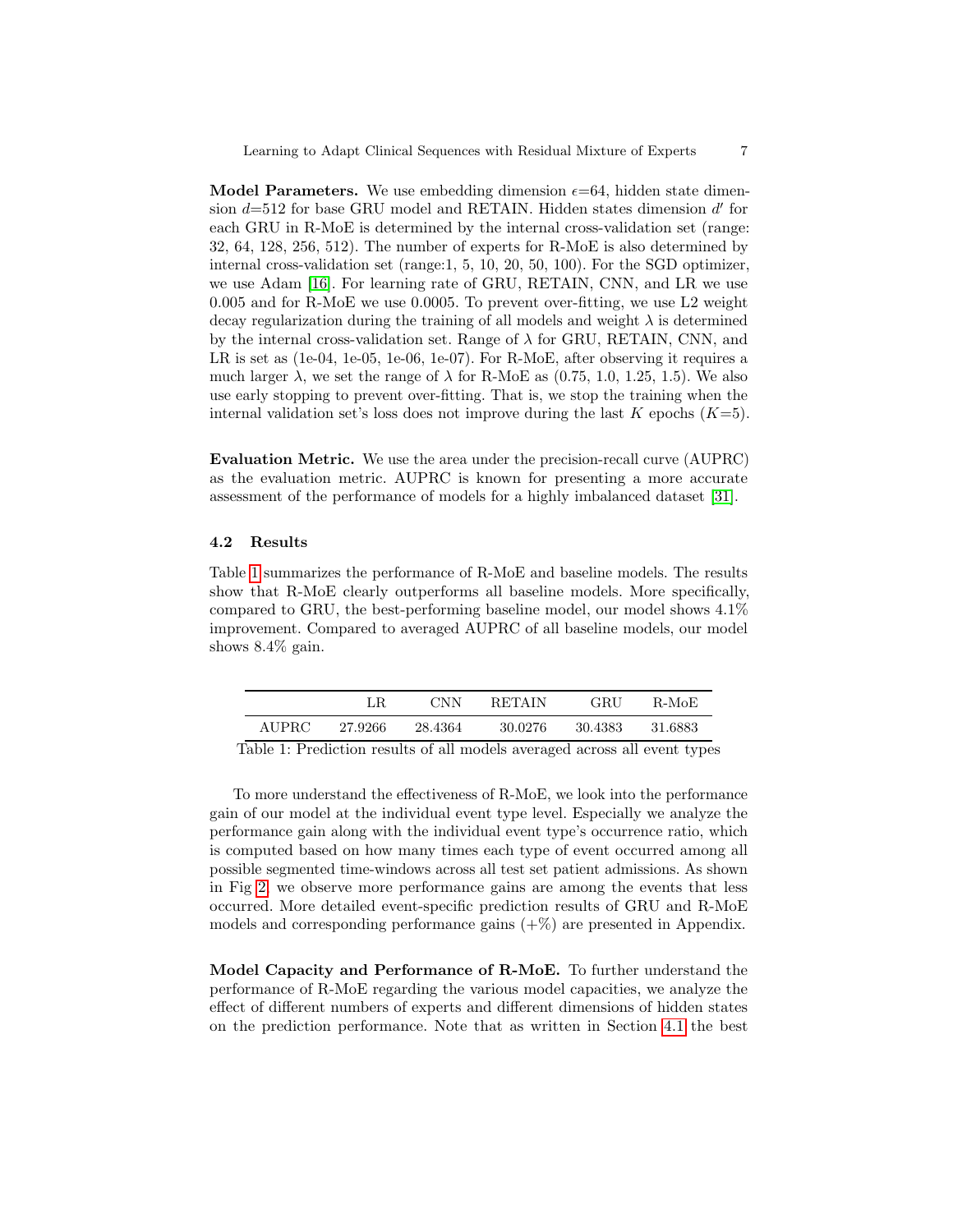<span id="page-7-0"></span>

Fig. 2: Event-type-specific AUPRC performance gain of R-MoE compared to base GRU model  $(\delta_{base})$  and event-specific occurrence ratio. Each point represents each target event type among  $E'$ . Occurrence ratio is how much times each event occurred among all segmented time-windows across all test set patient data.

hyperparameter is searched through internal cross-validation (number of experts  $= 50$  and hidden states dimension  $d' = 64$ ). Then, for this analysis, we fix one parameter at its best and show how the performance of R-MoE in another parameter by varying model capacity. Regarding the number of experts, a critical performance boost has occurred with a very small number of experts. As shown in Figure [3,](#page-7-1) with simply five experts, we observe 2.83% AUPRC gain compared to the baseline GRU model. With more experts, the performance is slowly increasing, but it slightly decreases after 50. Regarding different hidden states dimensions of GRU  $(d')$  in R-MoE, we observe changing it does not affect much of the difference in predictive performance as shown in Figure [4.](#page-7-1)

<span id="page-7-1"></span>

Fig. 3: Prediction performance of R-MoE on different number of experts. Hidden states dimension is fixed at 64.

Fig. 4: Prediction performance of R-MoE on different hidden states dimensions. Number of experts is fixed at 50.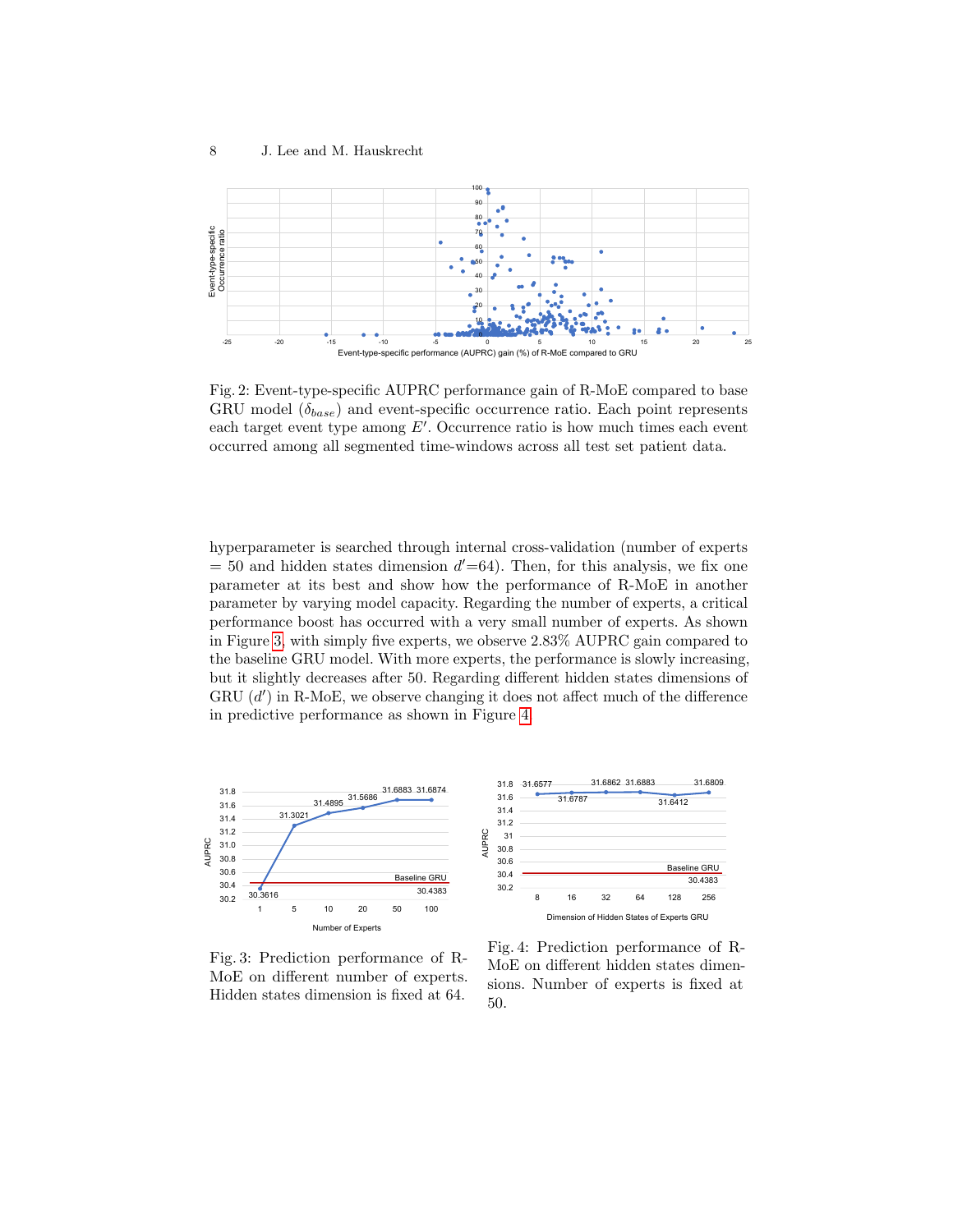| Number of Experts |      | 5     | 10                                              | 20   | 50   | 100  |
|-------------------|------|-------|-------------------------------------------------|------|------|------|
| MoE (ablation)    |      |       | 28.5138 28.0106 28.4324 29.5318 30.0813 30.8548 |      |      |      |
| -R-MoE            |      |       | 30.3616 31.3021 31.4895 31.5686 31.6883 31.6874 |      |      |      |
| % difference      | 6.48 | 11.75 | 10.75                                           | 6.89 | 5.34 | 2.69 |

Table 2: Prediction results of Mixture of Experts in Equation [1](#page-4-0) model  $(MoE)$ and the proposed Residual MoE model (R-MoE), differing number of experts with fixed hidden states dimension=64.

Ablation study. To see the benefit of the residual learning framework in our model, we conduct an ablation study by training a simple mixture of experts (MoE) model described in Equation [1](#page-4-0) and comparing it with our model (R-MoE). As shown in Table 2, the residual learning framework shows its effectiveness obviously through the large margins in the evaluation metric. On average, over different model sizes, the residual learning brings 7.3% gain in AUPRC. Notably, the simple MoE model barely outperforms the base GRU model when it has maximum experts (100).

# 5 Conclusion

In this work, we have developed a novel learning method that can enhance the performance of predictive models of multivariate clinical event sequences, which are generated from a pool of heterogeneous patients. We address the heterogeneity issue by introducing the Residual Mixture-of-Experts model. We demonstrate the enhanced performance of the proposed model through experiments on electronic health records for intensive care unit patients.

# References

- <span id="page-8-4"></span>1. Bajor, J.M., Lasko, T.A.: Predicting medications from diagnostic codes with recurrent neural networks. In: ICLR (2017)
- <span id="page-8-5"></span>2. Cho, K., et al.: Learning phrase representations using RNN encoder-decoder for statistical machine translation. arXiv:1406.1078 (2014)
- <span id="page-8-1"></span>3. Choi, E., et al.: Medical concept representation learning from electronic health records and its application on heart failure prediction. arXiv:1602.03686 (2016)
- <span id="page-8-6"></span>4. Choi, E., et al.: RETAIN: An interpretable predictive model for healthcare using reverse time attention mechanism. In: Advances in NeurIPS (2016)
- <span id="page-8-3"></span>5. Choi, E., et al.: Using recurrent neural network models for early detection of heart failure onset. Journal of AMIA. 24(2), 361–370 (2017)
- <span id="page-8-2"></span>6. Choi, Y., et al.: Learning low-dimensional representations of medical concepts. AMIA Summits on Translational Science Proceedings 2016, 41 (2016)
- <span id="page-8-0"></span>7. Fojo, A.T., et al.: A precision medicine approach for psychiatric disease based on repeated symptom scores. Journal of psychiatric research (2017)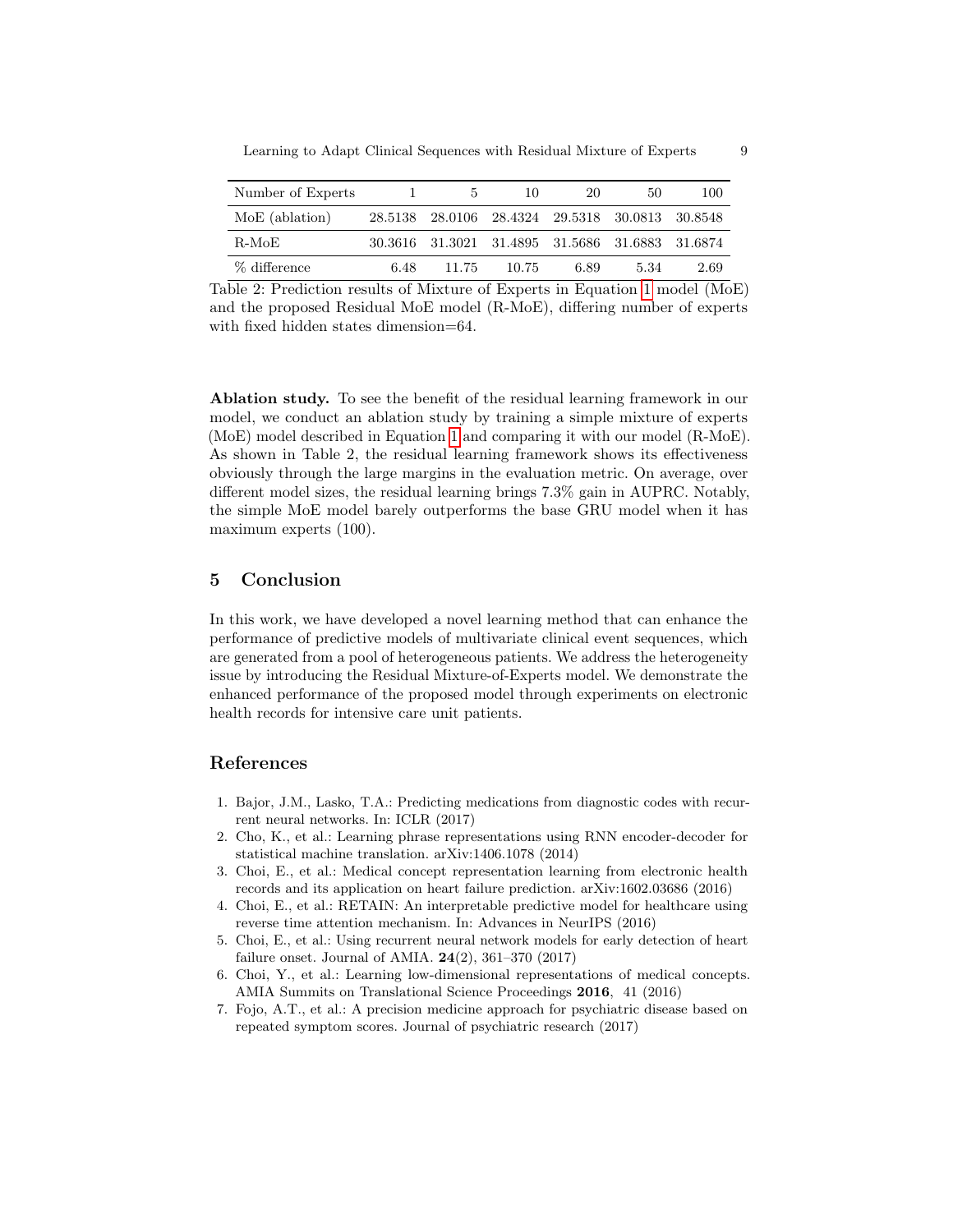- 10 J. Lee and M. Hauskrecht
- <span id="page-9-10"></span>8. Grave, E., et al.: Unbounded cache model for online language modeling with open vocabulary. In: Advances in NeurIPS. pp. 6042–6052 (2017)
- <span id="page-9-2"></span>9. Hauskrecht, M., Batal, I., Valko, M., Visweswaran, S., Cooper, G.F., Clermont, G.: Outlier detection for patient monitoring and alerting. Journal of biomedical informatics 46(1), 47–55 (2013)
- <span id="page-9-3"></span>10. Hauskrecht, M., et al.: Outlier-based detection of unusual patient-management actions: an icu study. Journal of biomedical informatics 64, 211–221 (2016)
- <span id="page-9-5"></span>11. Henry, K.E., Hager, D.N., Pronovost, P.J., Saria, S.: A targeted real-time early warning score (trewscore) for septic shock. Science translational medicine (2015)
- <span id="page-9-8"></span>12. Huang, Z., et al.: Medical inpatient journey modeling and clustering: a Bayesian hidden Markov model based approach. In: AMIA. vol. 2015
- <span id="page-9-9"></span>13. Huang, Z., et al.: Similarity measure between patient traces for clinical pathway analysis: problem, method, and applications. IEEE J-BHI (2013)
- <span id="page-9-6"></span>14. Jacobs, R.A., Jordan, M.I., Nowlan, S.J., Hinton, G.E.: Adaptive mixtures of local experts. Neural computation  $3(1)$ , 79–87 (1991)
- <span id="page-9-7"></span>15. Johnson, A.E., et al.: MIMIC-III, a freely accessible critical care database. Scientific data 3, 160035 (2016)
- <span id="page-9-22"></span>16. Kingma, D.P., Ba, J.: A method for stochastic optimization. arXiv:1412.6980 (2014)
- <span id="page-9-11"></span>17. Krause, B., et al.: Dynamic evaluation of neural sequence models. In: International Conference on Machine Learning. pp. 2766–2775 (2018)
- <span id="page-9-13"></span>18. Lee, J.M., Hauskrecht, M.: Recent context-aware LSTM-based clinical time-series prediction. In: Intl Conf on AI in Medicine (AIME) (2019)
- <span id="page-9-18"></span>19. Lee, J.M., Hauskrecht, M.: Clinical Event Time-series Modeling with Periodic Events. In: The 33rd International FLAIRS Conference (2020)
- <span id="page-9-15"></span>20. Lee, J.M., Hauskrecht, M.: Multi-scale temporal memory for clinical event timeseries prediction. In: Intl Conf on AI in Medicine (AIME) (2020)
- <span id="page-9-19"></span>21. Lee, J.M., Hauskrecht, M.: Modeling multivariate clinical event time-series with recurrent temporal mechanisms. Artific. Intelligence in Medicine (2021)
- <span id="page-9-14"></span>22. Lee, J.M., Hauskrecht, M.: Neural clinical event sequence prediction through personalized online adaptive learning. In: Intl Conf on AI in Medicine (AIME) (2021)
- <span id="page-9-20"></span>23. Liu, S., Hauskrecht, M.: Nonparametric regressive point processes based on conditional gaussian processes. In: Advances in NeurIPS (2019)
- <span id="page-9-12"></span>24. Liu, Z., Hauskrecht, M.: Learning adaptive forecasting models from irregularly sampled multivariate clinical data. In: The 30th AAAI Conference (2016)
- <span id="page-9-0"></span>25. Malakouti, S., Hauskrecht, M.: Hierarchical adaptive multi-task learning framework for patient diagnoses and diagnostic category classification. In: IEEE BIBM (2019)
- <span id="page-9-1"></span>26. Malakouti, S., Hauskrecht, M.: Predicting patient's diagnoses and diagnostic categories from clinical-events in ehr. In: Intl Conf on AI in Medicine (AIME) (2019)
- <span id="page-9-4"></span>27. Miotto, R., Li, L., Kidd, B.A., Dudley, J.T.: Deep patient: an unsupervised representation to predict the future of patients from the electronic health records. Scientific reports 6, 26094 (2016)
- <span id="page-9-16"></span>28. Nguyen, P., Tran, T., Venkatesh, S.: Finding algebraic structure of care in time: A deep learning approach. ArXiv abs/1711.07980 (2017)
- <span id="page-9-21"></span>29. Nguyen, P., et al.: Deepr: a convolutional net for medical records. IEEE journal of biomedical and health informatics  $21(1)$ ,  $22-30(2016)$
- <span id="page-9-17"></span>30. Pham, T., et al.: Predicting healthcare trajectories from medical records: A deep learning approach. Journal of biomedical informatics 69, 218–229 (2017)
- <span id="page-9-23"></span>31. Saito, T., Rehmsmeier, M.: The precision-recall plot is more informative than ROC plot when evaluating binary classifiers on imbalanced datasets. PloS One (2015)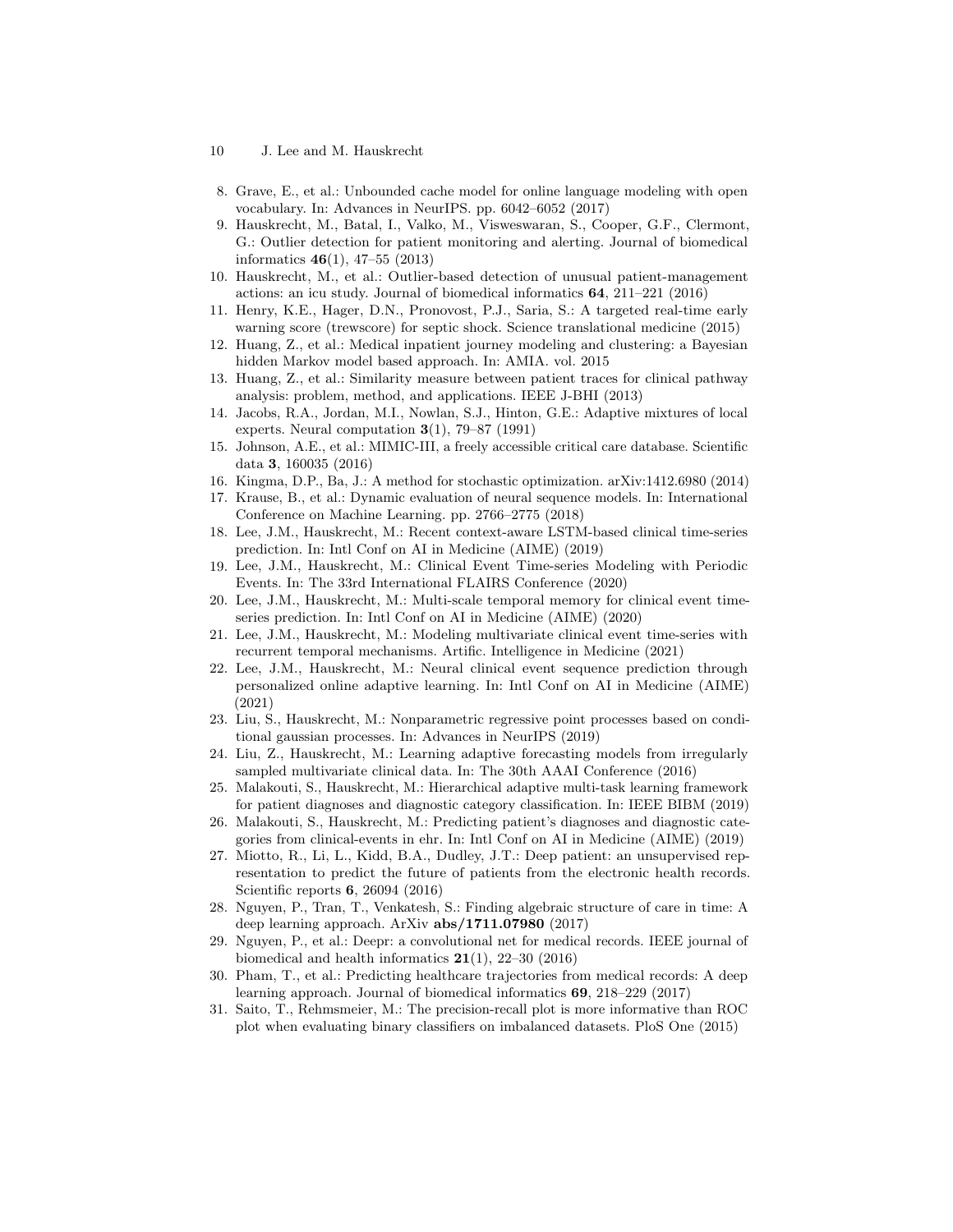<span id="page-10-1"></span><span id="page-10-0"></span>32. Visweswaran, S., Cooper, G.F.: Instance-specific bayesian model averaging for classification. In: Advances in NeurIPS (2005)

33. Yu, K., et al.: Monitoring ICU mortality risk with a long short-term memory recurrent neural network. In: Pac Symp Biocomput. World Scientific (2020)